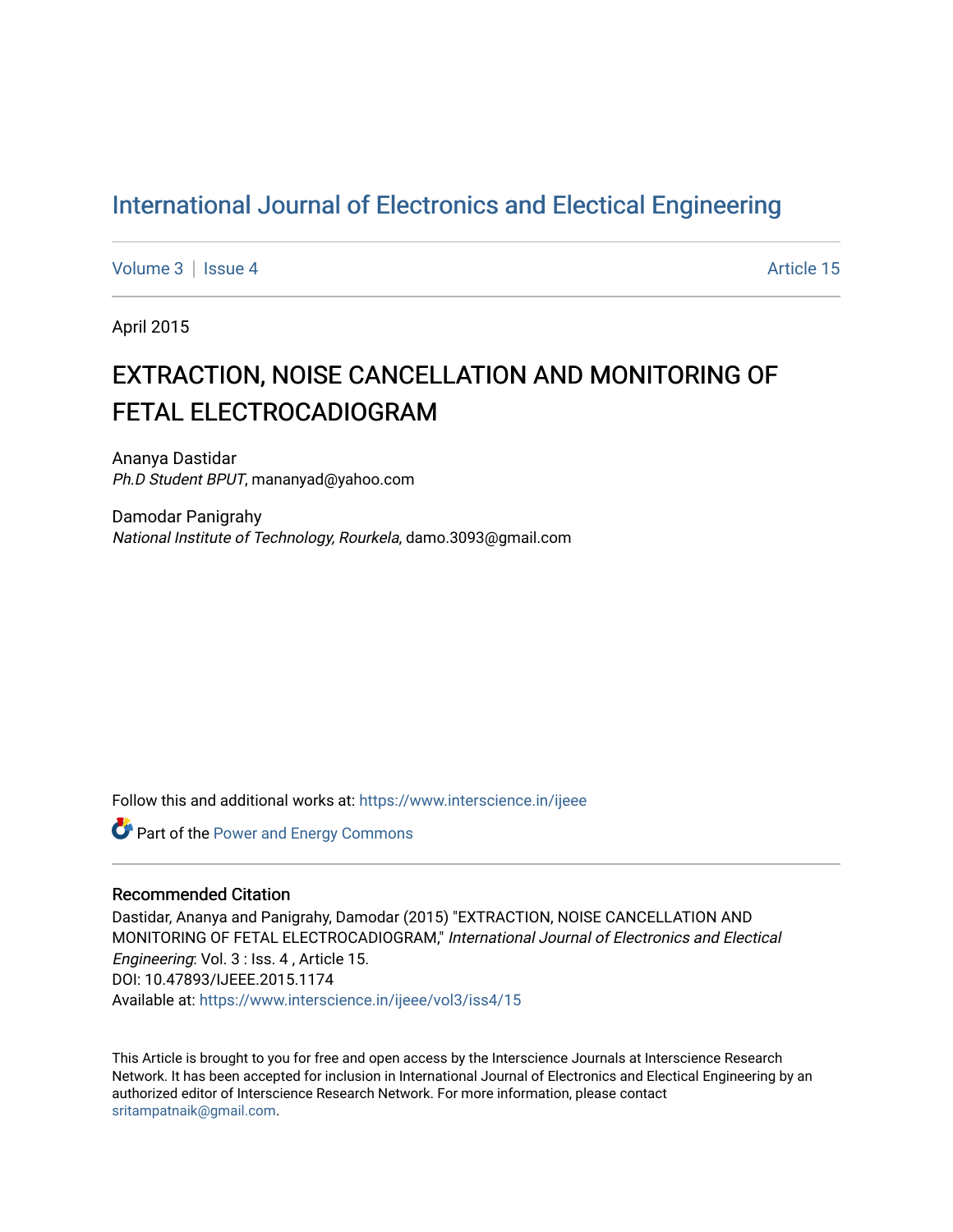#### **EXTRACTION, NOISE CANCELLATION AND MONITORING OF FETAL ELECTROCADIOGRAM**

Ananya Dastidar, Ph.D Student BPUT, Student Member IEEE, LMISTE, mananyad@yahoo.com

The Fetal Electrocardiogram (FECG) signal reflects the electrical activity of the fetal heart. It contains information about the health status of the Fetus and therefore, an early diagnosis of any cardiac defects before delivery increases the effectiveness of the appropriate treatment. This paper proposes the use of Adaptive Neuro Fuzzy Inference Systems (ANFIS) for Fetal Electrocardiogram (FECG) extraction from two ECG signals recorded at the Thoracic and Abdominal areas of the mother's skin. Wavelet transform is performed on ANFIS output to extract pure FECG with high Signal to Noise Ratio (SNR) and low error rate. The effectiveness of this technique is underlined in this paper.

*Index Terms*: FECG, MECG, ANFIS.

### **1. INTRODUCTION**

The Fetal Electrocardiogram (FECG) reflects the electrical activity of fetal heart which contains information on the health status of fetus. The FECG reflects the health Damodar Panigrahy, Ph.D Student, National Institute of Technology, Rourkela, damo.3093@gmail.com

of fetus. There are several technical associated with the noninvasive extraction of FECG from Electrocardiogram (ECG) signals recorded at the abdominal surface. These problems are mainly due to the low power of the FECG signal which is contaminated by various sources of interference. These sources include the maternal ECG (MECG), the Maternal Electromyogram (EMG), 50 Hz power line interference, baseline wander and random electronic noise [2],[3].By using low noise electronic amplifiers with high common mode rejection ratio, the effect of the 50 Hz interference and electronic random noise can be eliminated. The EMG noise can also be reduced but not necessarily eliminated with the use of classical low pass filtering techniques. Therefore, it is safe to say that if one is able to eliminate the Maternal ECG component in the composite signal, a reasonable estimate of the FECG signal can be obtained. To further enhance this FECG estimate, especially its P and T waves, one needs to apply post filtering techniques.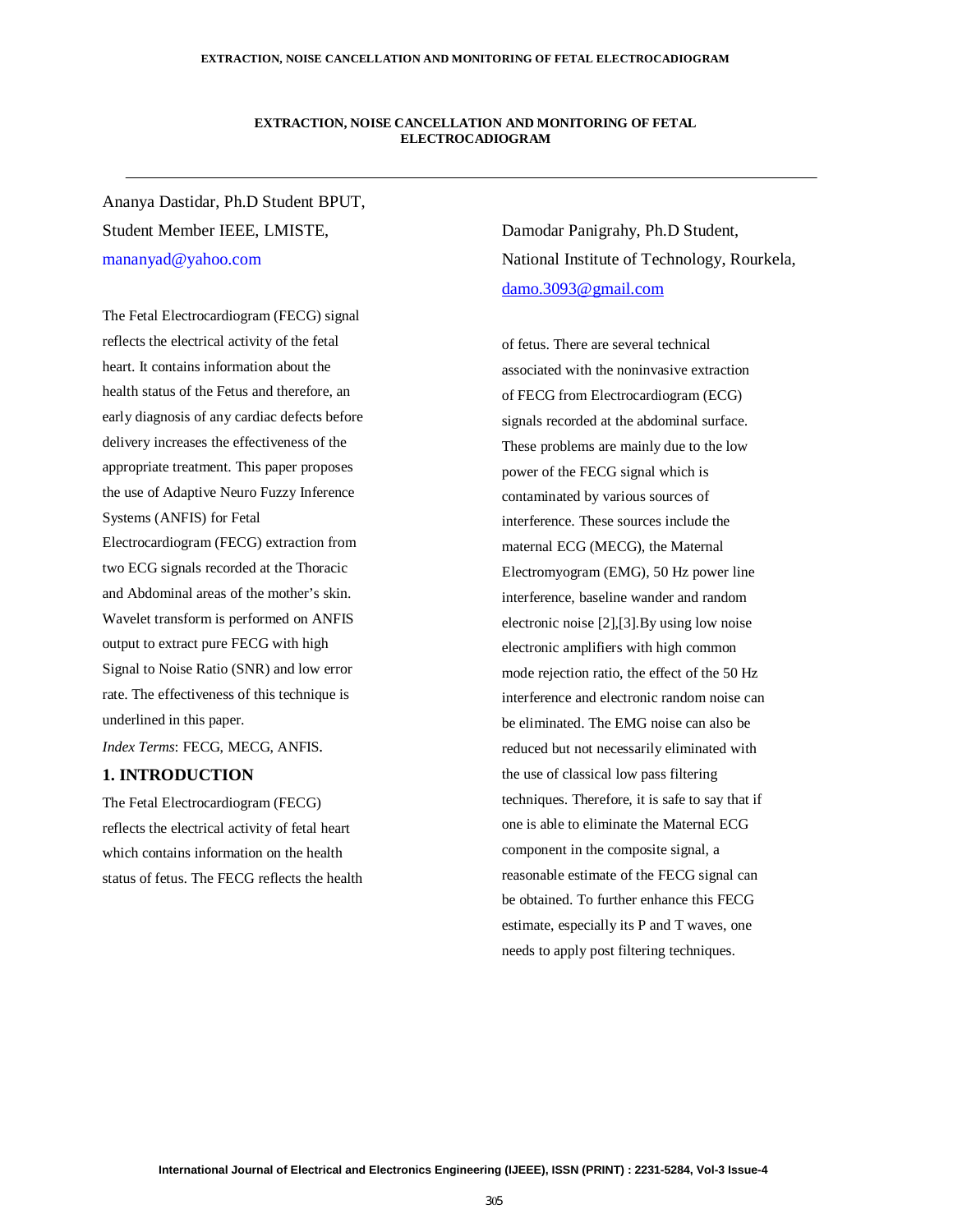#### **2. OBJECTIVE**

In this paper we propose to detect heart problem of Fetus before delivery. We extract Fetal ECG from abdominal ECG by using different extraction techniques and compare the different techniques to extract Fetal ECG. The optimized technique is selected to detect the heart problem of Fetus. Finally the optimized technique is implemented in Field Programmable Gate Array (FPGA).

### **3. EXTRACTION AND MONITORING OF FETAL ECG**



## **Fig. 1 Block Diagram of Extraction and Monitoring of Fetal ECG**

Different filtering techniques like Adaptive Filtering techniques, Tapped Delay Line Adaptive Linear Network, Adaptive Neuro Fuzzy Interference System (ANFIS) were applied for the extraction of FECG.



### **Fig. 2 Block Diagram of Monitoring Fetal ECG**

Fetal ECG monitoring is divided in to two parts first one is SNR improvement and second one is Classification and detection. After the Fetal ECG was extracted, monitoring of the same was implemented to study conditions like- Fetus is alive or not, twins are present or not, find Arrythmia like Tachycardia, Bradicardya. To further enhance this FECG estimate especially its T and P waves one needs to perform Signal to Noise Ratio (SNR) improvement [5] .Here we perform SNR improvement by using Wavelet Denoising.

#### **4. RESULTS AND SIMULATION**

Extraction of Fetal ECG from Abdominal ECG by using different techniques like LMS adaptive filter, Sign Sign adaptive filter, Sign Data adaptive filter, RLS adaptive filter, Kalman Filter, Tapped Delay Line Adaptive Linear Network, ANFIS, Wavelet transform after and before ANFIS were implemented using MATLAB® and their results were compared. The following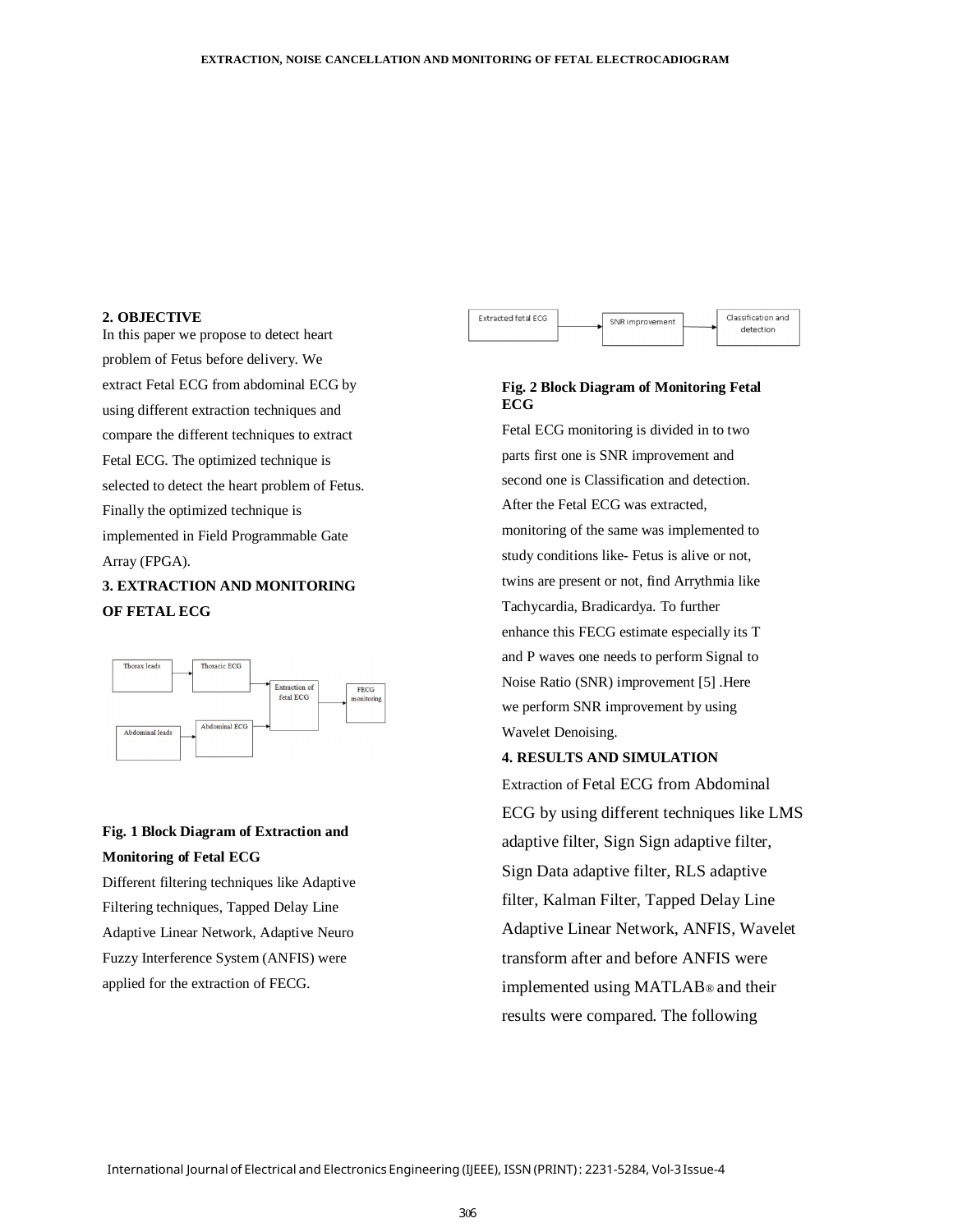figures show the extracted ECG signal from

the abdominal ECG by different techniques



**Fig. 3 Extracted Fetal ECG using ANFIS** 



**Fig. 4 Extracted Fetal ECG using Wavelet** 

**Denoising followed by ANFIS** 



## **Fig. 5 Extracted Fetal ECG ANFIS followed by Wavelet Transform**

It was found that ANFIS followed by Wavelet Denoising gave more accurate result.

The table below shows the comparison of the heart beat of Fetal by using different filtering techniques. It shows that ANFIS then Wavelet show a result of 97.13% correct.

## **Table 1: Comparing the Heart Beat of Fetal by using all Filtering Techniques**

| Filtering               | Actual heart                 | Error in% | Correctness          |
|-------------------------|------------------------------|-----------|----------------------|
| algorithm               | beat<br>measured of<br>fetal |           | of result in<br>$\%$ |
| <b>LMS</b>              | 208                          | 49.6      | 50.4                 |
| Sign sign               | 280                          | 87.05     | 12.95                |
| Sign error              | 168                          | 20.8      | 79.2                 |
| Sign data               | 224                          | 61.15     | 38.85                |
| <b>RLS</b>              | 88                           | 36.6      | 63.4                 |
| Kalman                  | 96                           | 30.9      | 69.1                 |
| Tapped delay 80<br>line |                              | 42.4      | 57.6                 |
| <b>ANFIS</b>            | 150                          | 7.9       | 92.1                 |
| Wavelet<br><b>ANFIS</b> | $+160$                       | 15.1      | 84.9                 |
| <b>ANFIS</b><br>wavelet | $+135$                       | 2.87      | 97.13                |

## **5. FPGA IMPLEMENTATION OF PROPOSED SYSTEM**



**Fig. 6 Layout of Proposed System**  The FPGA implementation of proposed system contains a Floating Point to Fixed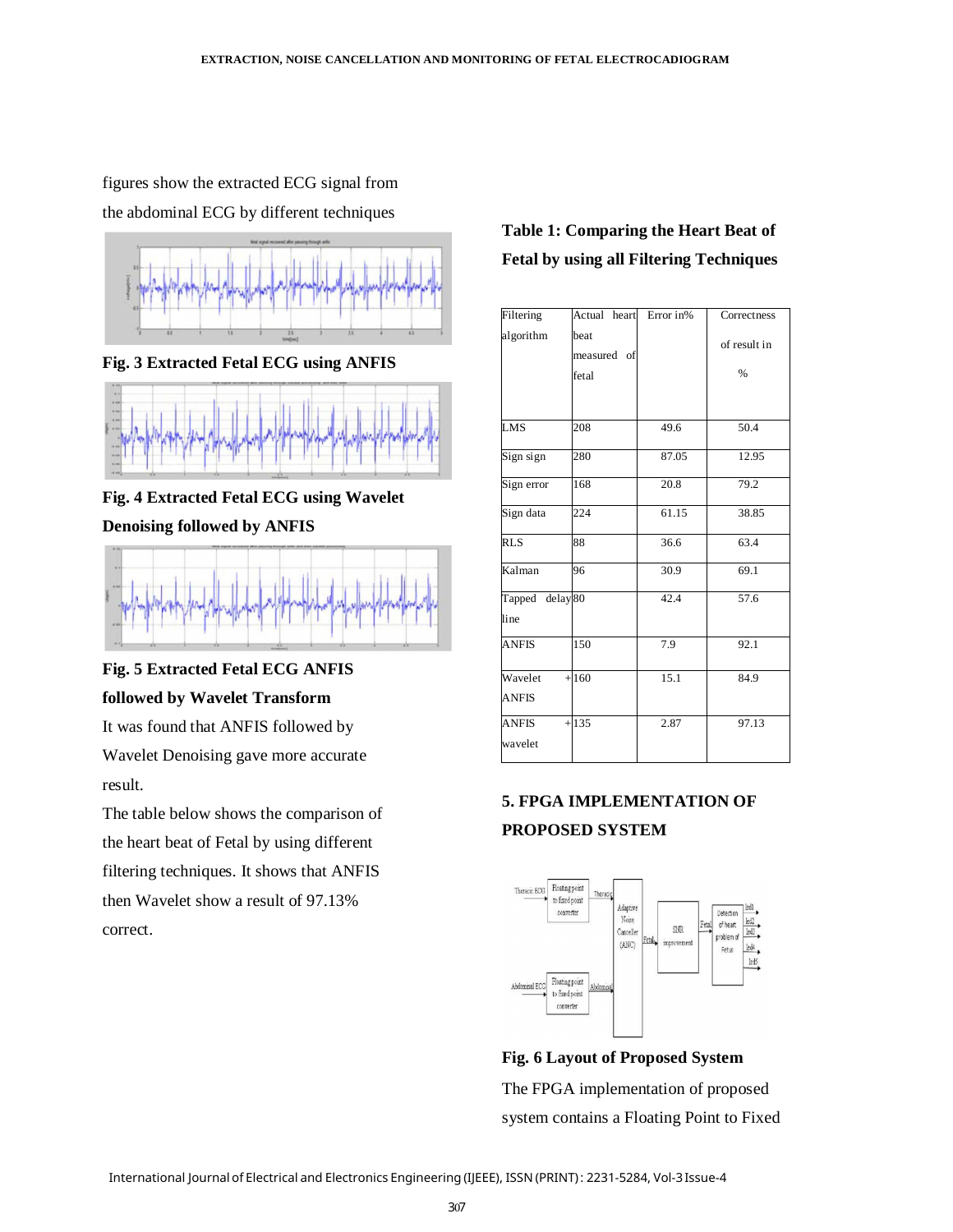Point Converter, an Adaptive Noise

Canceller (ANC) with Adaptive Neuro Fuzzy interference System, a Signal to Noise Ratio (SNR) improvement and a detection unit. The Simulation results of different blocks can be seen in the following figures.



## **Fig. 7 Test Bench of Floating Point to Fixed Point Conversion**



## **Fig. 8 Test Bench Waveform of ANFIS** The figure below shows the FPGA implementation of detection of heart problem of Fetus when reset='0'.Figure show Led1 glows indicating Fetus is alive.



**Fig. 9 FPGA Implementation of Detection of Heart Problem of Fetus.**

### **6. CONCLUSIONS**

The ANFIS techniques of extraction of Fetal ECG by using Abdominal ECG and Thoracic ECG and the SNR improvement using wavelet transform were found to be promising. The Adaptive Noise Canceller with ANFIS was implemented in FPGA and the actual result was compared with Test Bench result and we got both results as nearly equal. A Detection Block was implemented and verified using Xilinx FPGA. Better technique than ANFIS should be studied and implemented. For SNR improvement measure other techniques should be studied to get more processing result.

### **7. REFERENCES**

[1]. A. Deam, **"The use of fetal electrocardiogram"**, J. Obstet. Gynecol., pp.101:9–17, Jan. 1994. [2]. B. A. Goddard, **"A clinical fetal electrocardiograph"**, Med. Biol. Eng., vol. 4, pp. 159–167, Mar. 1966. [3]. E. R. Ferrara and B. Widrow, **"Fetal Electrocardiogram Enhancement by Time-Sequenced Adaptive Filtering"**, IEEE Trans. Biomed. Eng., vol. BME-29, pp. 458–460, 1982.